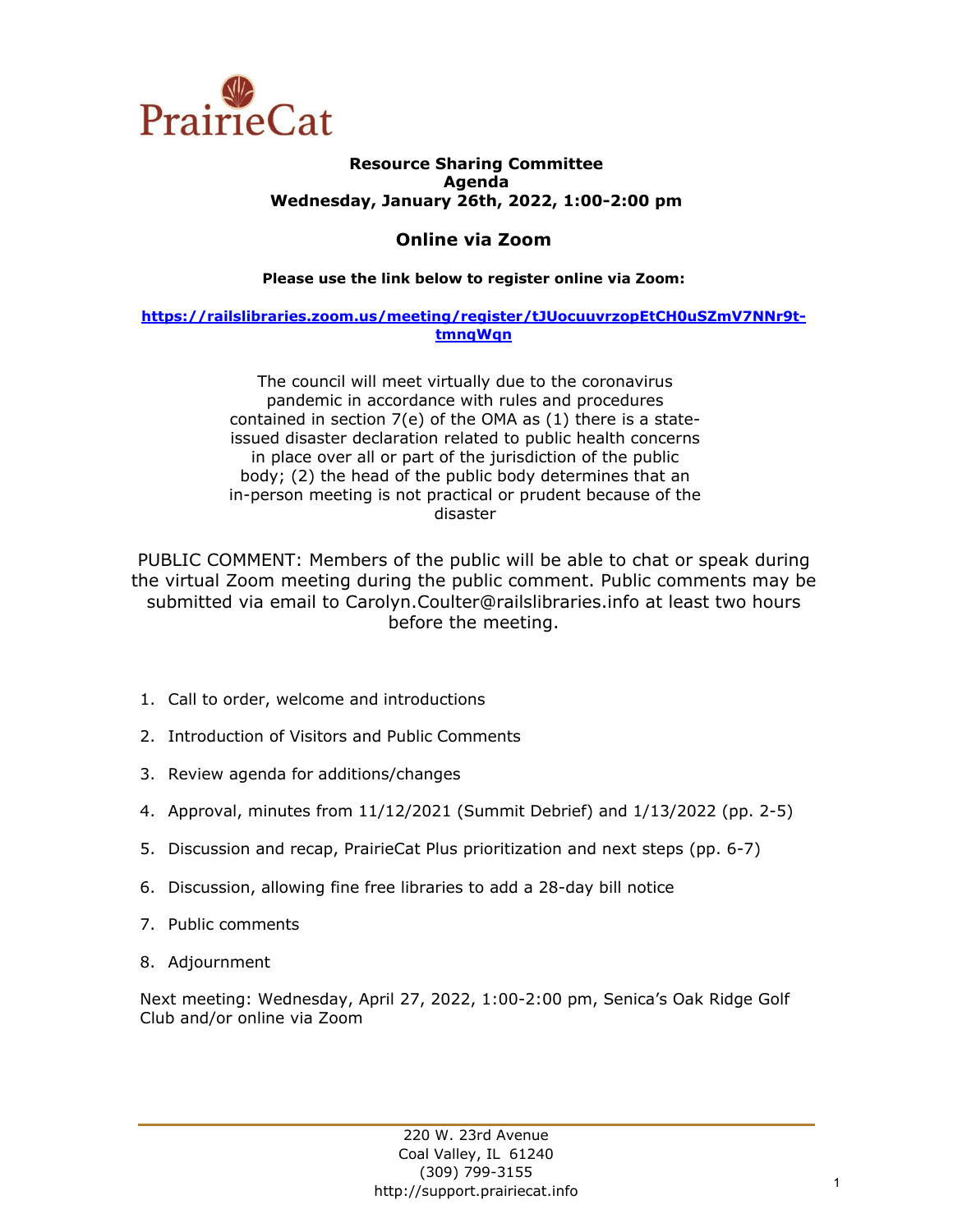

#### **Resource Sharing Committee Minutes Friday, Nov. 12, 2021, 1:00-2:00 pm**

## **Online via Zoom**

#### **Please use the link below to register online via Zoom:**

*https://railslibraries.zoom.us/j/97488239840?pwd=aXZtTjMrZlVHVi9pMHhGUTl kbEMrZz09*

PUBLIC COMMENT: Members of the public will be able to chat or speak during the virtual Zoom meeting during the public comment. Public comments may be submitted via email to Carolyn.Coulter@railslibraries.info at least two hours before the meeting.

1. Call to order, welcome and introductions Ruhnke (Chair-PU) called the meeting to order at 1:03 pm. The committee introduced themselves.

Present via Zoom: Debbie Griggs (TC), Melissa Landis (PrairieCat), John Slanicky (PrairieCat), Cristy Stupegia (LS), Carolyn Coulter (PrairieCat), Charm Ruhnke (Chair-PU), Chelsey DeSplinter (PrairieCat), Magda Bonny (PrairieCat), Kim Brozovich (RP), Pennie Miller (PP), Dana Fine (PR), Rici Dale (RL)

- 2. Introduction of Visitors and Public Comments Amanda Standerfer with Standerfer Consulting joined the meeting.
- 3. Review agenda for additions/changes There were no revisions.
- **4.** Approval, minutes from 10/27/2021

#### **Motion #1: Stupegia (LS) moved and Miller (PP) seconded to approve the April 28, 2021 minutes as presented. There was no discussion on the motion. Motion carries by vocal affirmation.**

### **Abstentions**:

5. Discussion and debrief, Resource Sharing summit for FY22 Ruhnke (PU) said that a good starting point would be coming up with a statement or two that describes what PrairieCat Plus. Coulter (PrairieCat) agreed and said that was the biggest hurdle at the Summit. Coming up with a two sentence description will be a good step forward. Landis (PrairieCat) suggested: PrairieCat Plus is a suite of additional services available to member libraries that allows participating libraries to provide enhanced services to their patrons.

The Committee agrees to move forward with Landis's suggestion.

Ruhnke (PU) asked what the next step should be. Standerfer suggested working in smaller groups to come up with offerings for PrairieCat Plus. Coulter likes this idea, but we need to come up with framework. Dale (RL) likes the idea of categories, such as Technology and Marketing. A library has their membership level and on top of that they can choose their PrairieCat Plus participation on top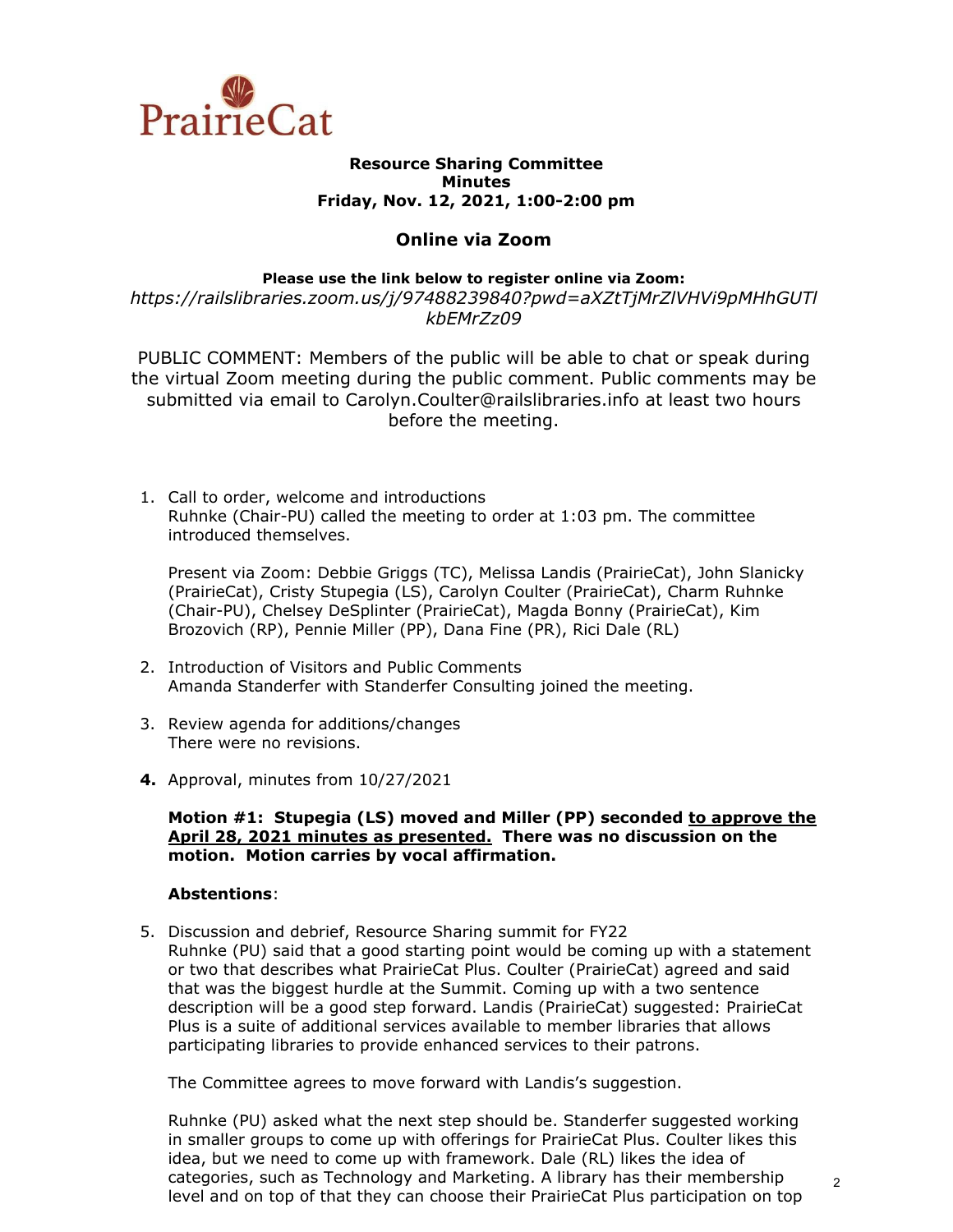of that. Miller (PP) agrees with Dale's idea. Coulter stated that this is a great idea. So now do we break out into smaller groups, like Amanda suggested, to come up with a few categories for us to start with. Ruhnke suggested coming up with four categories. Coulter said there are already four categories that were brough up at the Summit: marketing tools, physical materials, digital materials, research tools. Coulter would pull out services from the physical materials category and make it its own catagory. Miller would make it Consulting Services and inside that category you could have IT, consultants, web design. Coulter mentioned she has brought it up to RAILS to consider offering a service for temporary staffing fills while libraries try to hire full time staff replacements.

Fine (PR) said maybe another aspect of consultants could be someone that can travel and do computer/smartphone training meetings/programs on-site for library patrons.

Miller asked if it would be easier for everyone to pull the suggestions out of the Summit and place those in the established categories. Ruhnke said she would like to reach out to other libraries and gather other suggestions.

Coulter will create a Basecamp for each of the categories and invite everyone to join. That way there is one place to track all ideas.

Ruhnke asked everyone to place some thoughts in Basecamp by the next meeting in mid-December.

- 6. Public comments There were no public comments.
- 7. Adjournment The meeting adjourned at 2:02pm. Next meeting: TBD

220 W. 23rd Avenue Coal Valley, IL 61240 (309) 799-3155 [http://support.prairiecat.info](http://support.prairiecat.info/)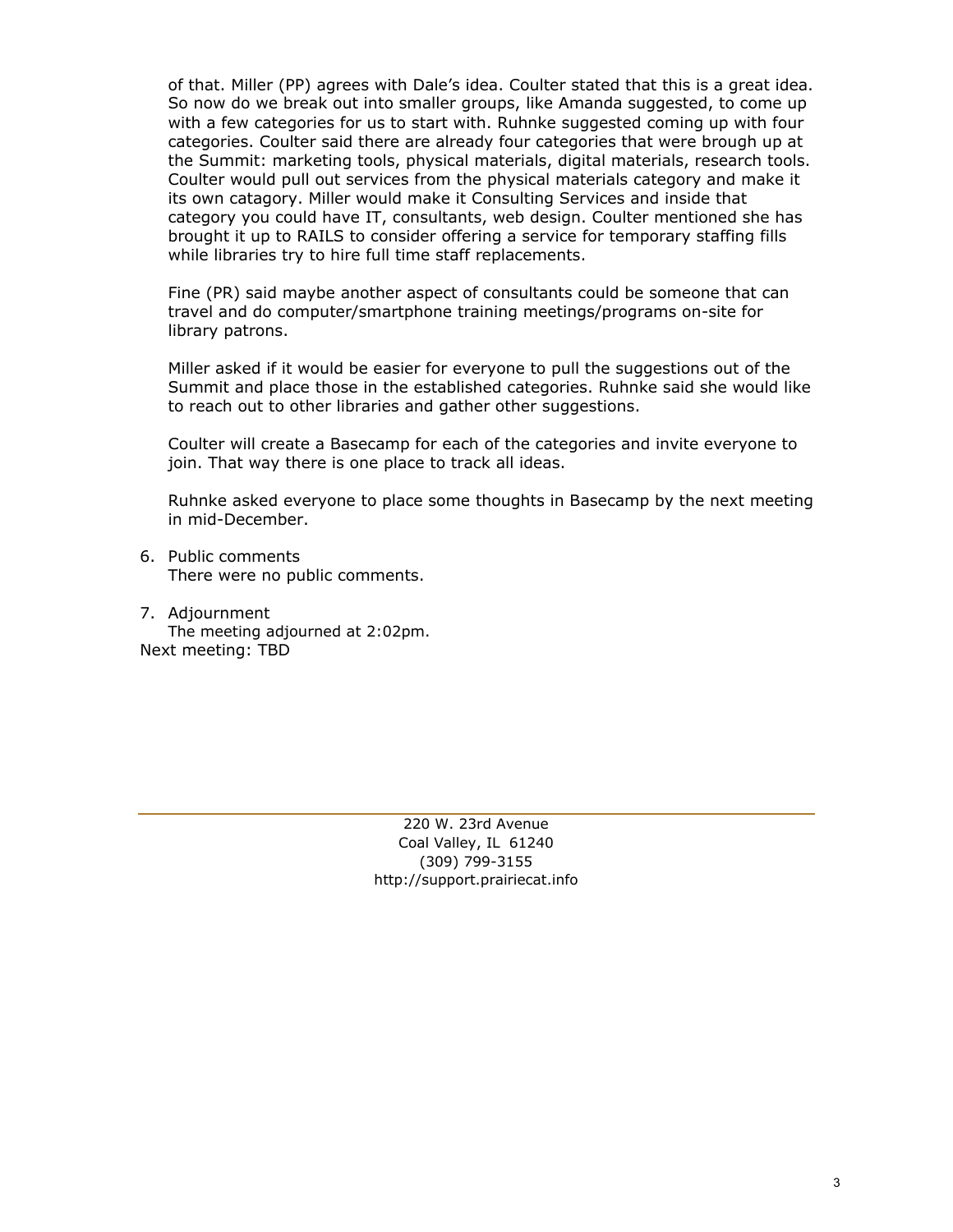

#### **Resource Sharing Committee Minutes Thursday, January 13th, 2022, 12:00-1:00 pm**

## **Online via Zoom**

#### **Please use the link below to join online via Zoom:**

[https://railslibraries.zoom.us/j/96116422612?pwd=MkdIUTViWDRhdW1hWGhD](https://railslibraries.zoom.us/j/96116422612?pwd=MkdIUTViWDRhdW1hWGhDZ1JmK25FUT09) [Z1JmK25FUT09](https://railslibraries.zoom.us/j/96116422612?pwd=MkdIUTViWDRhdW1hWGhDZ1JmK25FUT09)

PUBLIC COMMENT: Members of the public will be able to chat or speak during the virtual Zoom meeting during the public comment. Public comments may be submitted via email to Carolyn.Coulter@railslibraries.info at least two hours before the meeting.

1. Call to order, welcome and introductions Ruhnke (Chair-PU) called the meeting to order at 1:03 pm. The committee introduced themselves.

Present via Zoom: Melissa Landis (PrairieCat), John Slanicky (PrairieCat), Carolyn Coulter (PrairieCat), Charm Ruhnke (Chair-PU), Chelsey DeSplinter (PrairieCat), Magda Bonny (PrairieCat), Kim Brozovich (RP), Dana Fine (PR), Rici Dale (RL), Elizabeth Smith (PrairieCat), Pennie Miller (PP),

Absent: Debbie Griggs (TC), Cristy Stupegia (LS), Patti Smith (RO), Lynne Noffke  $(LI)$ 

- 2. Introduction of Visitors and Public Comments There were no visitors or public comments.
- 3. Review agenda for additions/changes There were no revisions
- 4. Discussion and debrief, Basecamp discussion regarding PrairieCat Plus options Ruhnke (PU) asked how to prioritize the start of PrairieCat Plus. Do we prioritize one category, or do we look at all categories and prioritize within each of those categories? Coulter (PrairieCat) has received quite a bit of positive feedback on the Consulting Services category. Ruhnke agreed that the consulting services had a lot of interest during the Resource Summit. Legal consultants could really be utilized by the membership. Coulter also expressed the membership need for IT support services.

Ruhnke stated that topic under consulting services would need set parameters to fairly distribute these services. Coulter stated we would need to get some quotes for the hours and figure out how many hours we can afford and how to divide those hours. Runhke asked if Coulter or another PrairieCat staff member would be responsible for fielding questions/requests for hours. Coulter suggested, for legal consultants, getting an RFP and asking what their per hour cost would be up to a certain amount of hours. From there, individuals would pay the discounted per hour amount when they have legal concerns. This might reduce the necessity of PrairieCat Staff involvement. Miller (PP) stated in this case the billing would go straight to the individual library instead of having to go through PrairieCat. Miller likes this idea.

4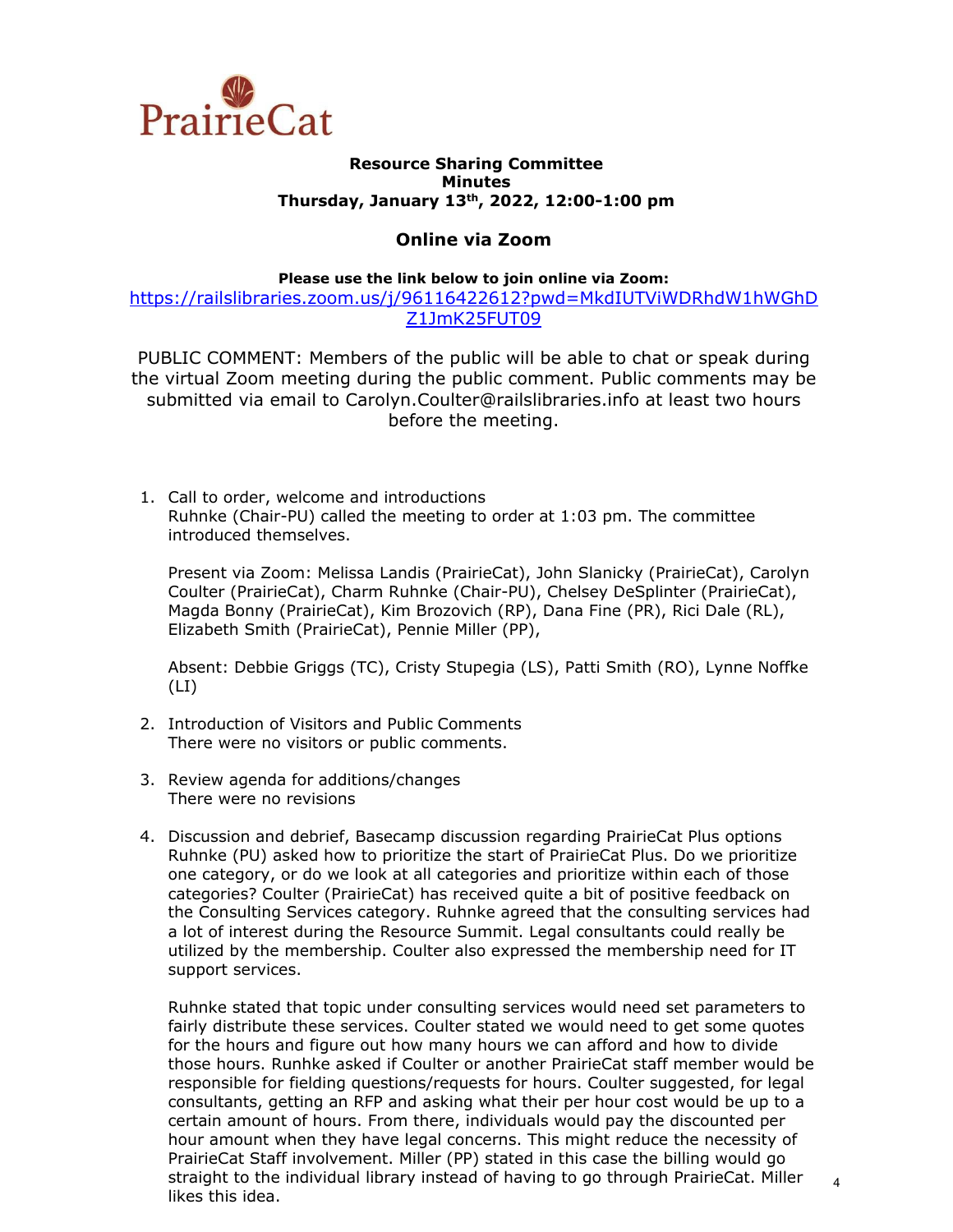Ruhnke said that in the past, RAILS expressed difficulties with vendors because they will only offer the discounts to new members not current members. Miller had a membership with Swank and when RAILS negotiated a deal/discount, they went back and gave her the discounted rate. Coulter thinks research tools might be a more challenging category that we should start with. Dale (RL) said we should start slow but is fine with starting with whatever most members think would be good for the Consortium.

Fine (PR) said we should think through each category and figure out which would be the easiest and smoothest rollout to the membership. Something that the membership would be excited about but at the same time would not create an extreme amount of work for PrairieCat or the Committee. Ruhnke asked which would be an the simplest. Fine suggested Physical Materials and Digital Materials. Physical Materials would be the easiest for PrairieCat to handle. Brozovich (RP) agrees that Physical Materials and Digital Materials would be the easiest.

The Committee agreed to start with Consulting Services and Physical Materials.

- 5. Public comments There were no public comments.
- 6. Adjournment The meeting adjourned at 12:54 pm.

Next meeting: Wednesday, January 26<sup>th</sup>, 1:00PM-3:00PM, online via Zoom. Registration link: [https://railslibraries.zoom.us/meeting/register/tJUocuuvrzopEtCH0uSZmV7NNr9t](https://railslibraries.zoom.us/meeting/register/tJUocuuvrzopEtCH0uSZmV7NNr9t-tmnqWqn)[tmnqWqn](https://railslibraries.zoom.us/meeting/register/tJUocuuvrzopEtCH0uSZmV7NNr9t-tmnqWqn)

> 220 W. 23rd Avenue Coal Valley, IL 61240 (309) 799-3155 [http://support.prairiecat.info](http://support.prairiecat.info/)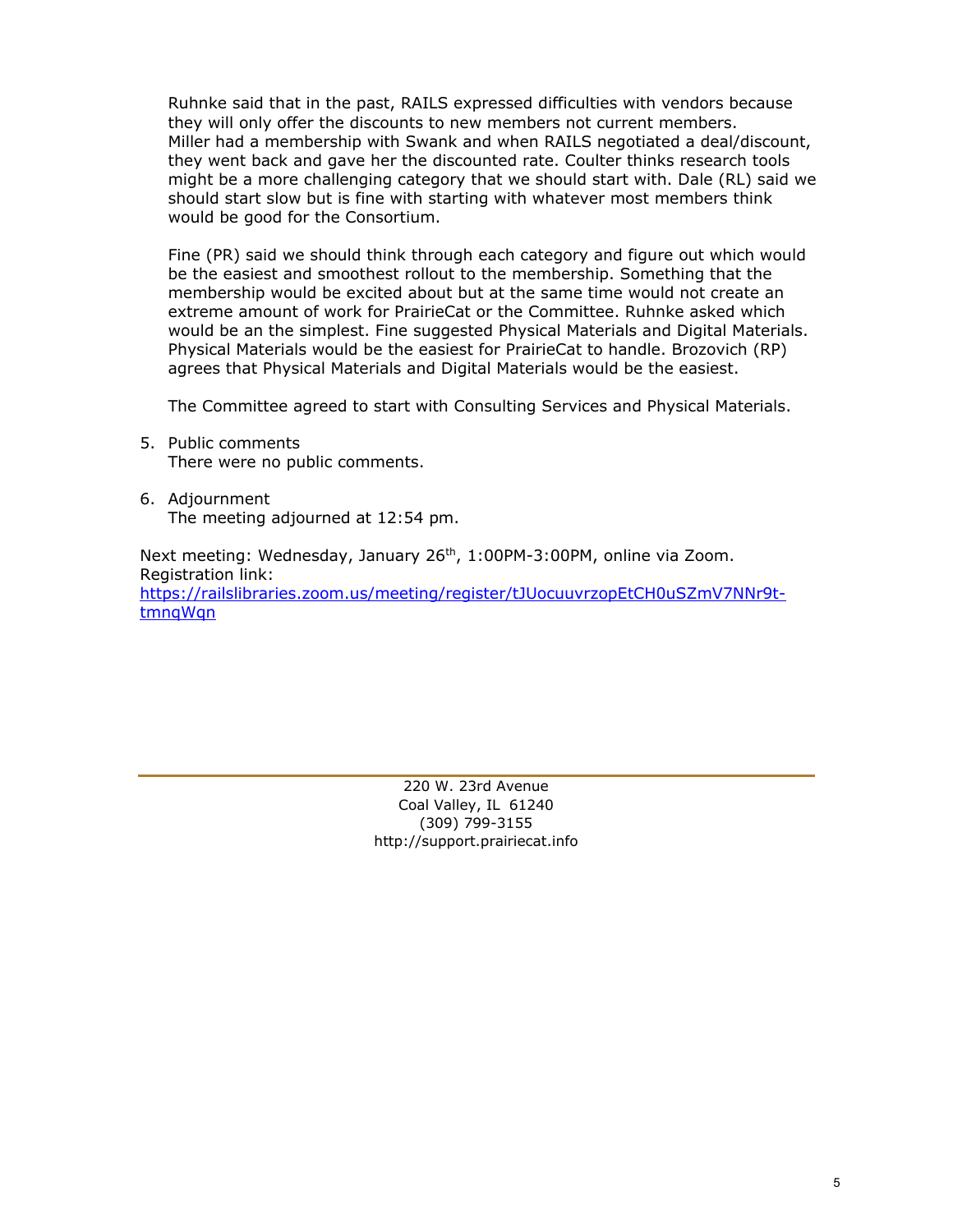#### **Suggestions for PrairieCat Plus from Basecamp:**

#### **Physical Materials:**

wi-fi hotspots

e-readers

playaways

streaming players (like roku)

### **Marketing and Engagement Tools:**

Patron Engagement suite (Vega)

Online calendar and room reservation

Camera-ready graphics

LibraryAware

LibCal

SignUP by Demco

Spaces and DBs by Demco

Research marketing tools

#### **Digital Materials**

Digital newspapers

Digital magazines

eRead Illinois

Kanopy

Freegal

Biblioboard (I know this is RAILS but didn't want us to forget it existed)

Hoopla

Freading

Freegal Music

Tumblebooks (we do this one as a partner with our school district)

ContentDM or similar online digital repository

## **Research Tools**

Brainfuse or similar